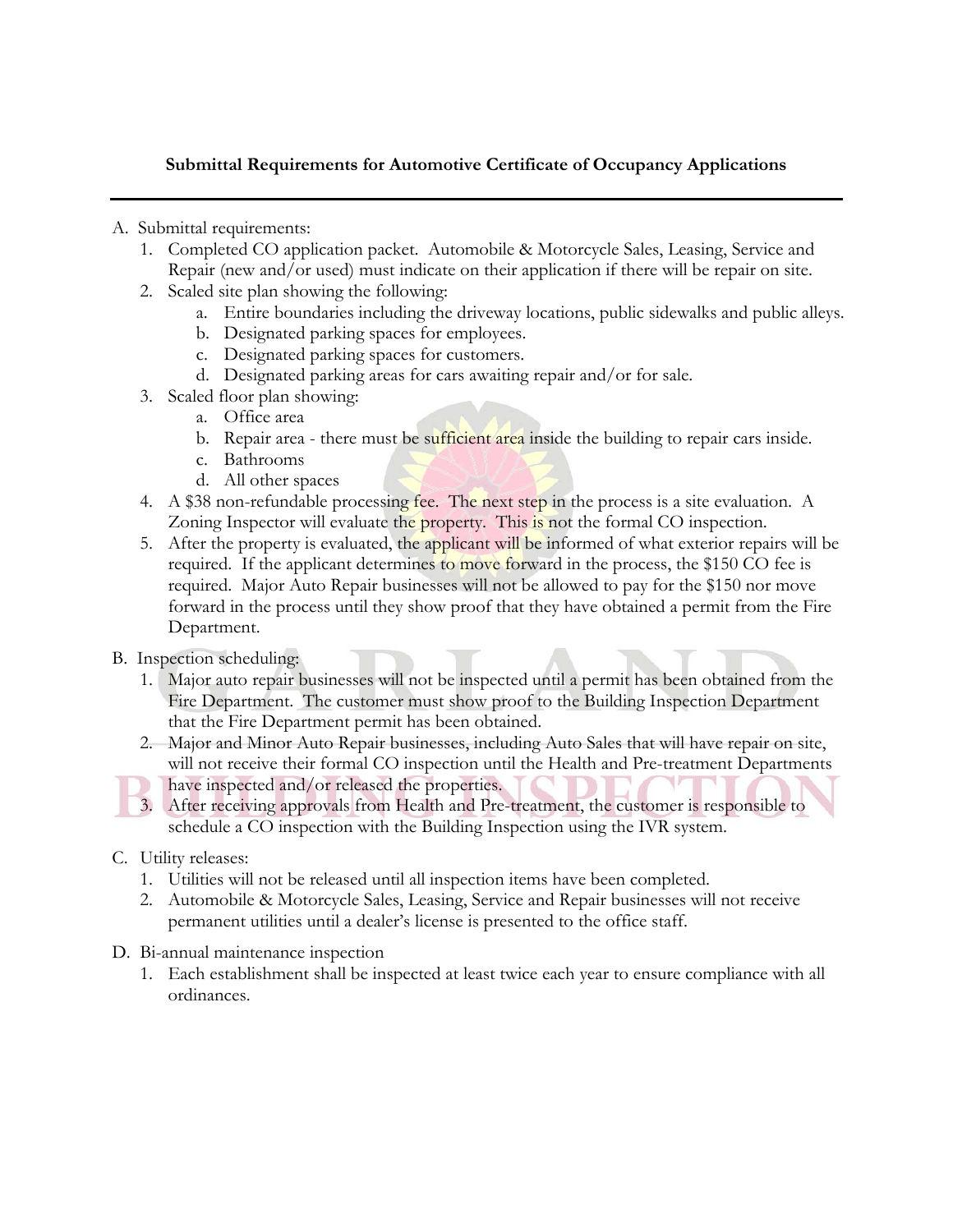

### **Requerimientos para Someter una Aplicación de Certificado de Ocupación para Negocio Automotriz**

- A. Requisitos para someter aplicación:
	- 1. Llene el paquete de aplicación para CO. Si el negocio de Venta, Alquiler, Servicios y Reparaciones de Automóviles y Motocicletas (nuevos y/o usados) incluye reparaciones en el local, debe ser indicado en la aplicación.
	- 2. Tiene que pagar una cuota de \$38 no reembolsable para procesar la aplicación. Cuando la propiedad sea evaluada e inspeccionada, y si el solicitante determina proceder, tendrá que pagar \$150 para completar el proceso de CO.
	- 3. Presente un plano del sitio en escala con la siguiente información:
		- A. Las líneas de propiedad incluyendo la entrada, la banqueta y el callejón público.
		- B. Los espacios de estacionamiento designados para todos los empleados.
		- C. Los espacios de estacionamiento designados para los clientes.
		- D. El área designada de estacionamiento para los autos en espera de reparación.
	- 4. Presente un plano del interior del local (croquis del interior) incluyendo:
		- A. El área de oficina
		- B. El área de reparación debe haber suficiente área dentro del edificio para repara autos adentro.
		- C. Los cuartos de baño
		- D. Todos los otros espacios
- B. Planificar la inspección:
	- 1. Cuándo Venta, Alquiler, Servicios y Reparaciones de Automóviles y Motocicletas (nuevo y/o usado) incluye reparaciones como parte del negocio, el proceso de la inspección será igual que el #3.
		- 2. Los negocios de Reparaciones Mayores de Automóviles no serán inspeccionados hasta que obtengan un permiso del Departamento de Bomberos.
		- 3. Los negocios de Reparaciones Mayores y Menores de Automóviles, incluyendo Venta del Autos que tendrán reparaciones en el local, no serán inspeccionados hasta que el Departamento de Salubridad y Pre-Tratamiento aprueben la propiedad.
- C. Ceder utilidades (electricidad, agua, basura):

1. Las utilidades permanentes no serán liberadas a un negocio de Venta, Alquiler, Servicios y Reparaciones de Automóviles y Motocicletas hasta que una licencia de comerciante (dealer's license) sea presentada al personal de la oficina.

D. Inspección de mantenimiento Semestral:

1. Cada establecimiento debe seré inspeccionado minino dos veces por año para asegurar la conformidad con todas las ordenanzas.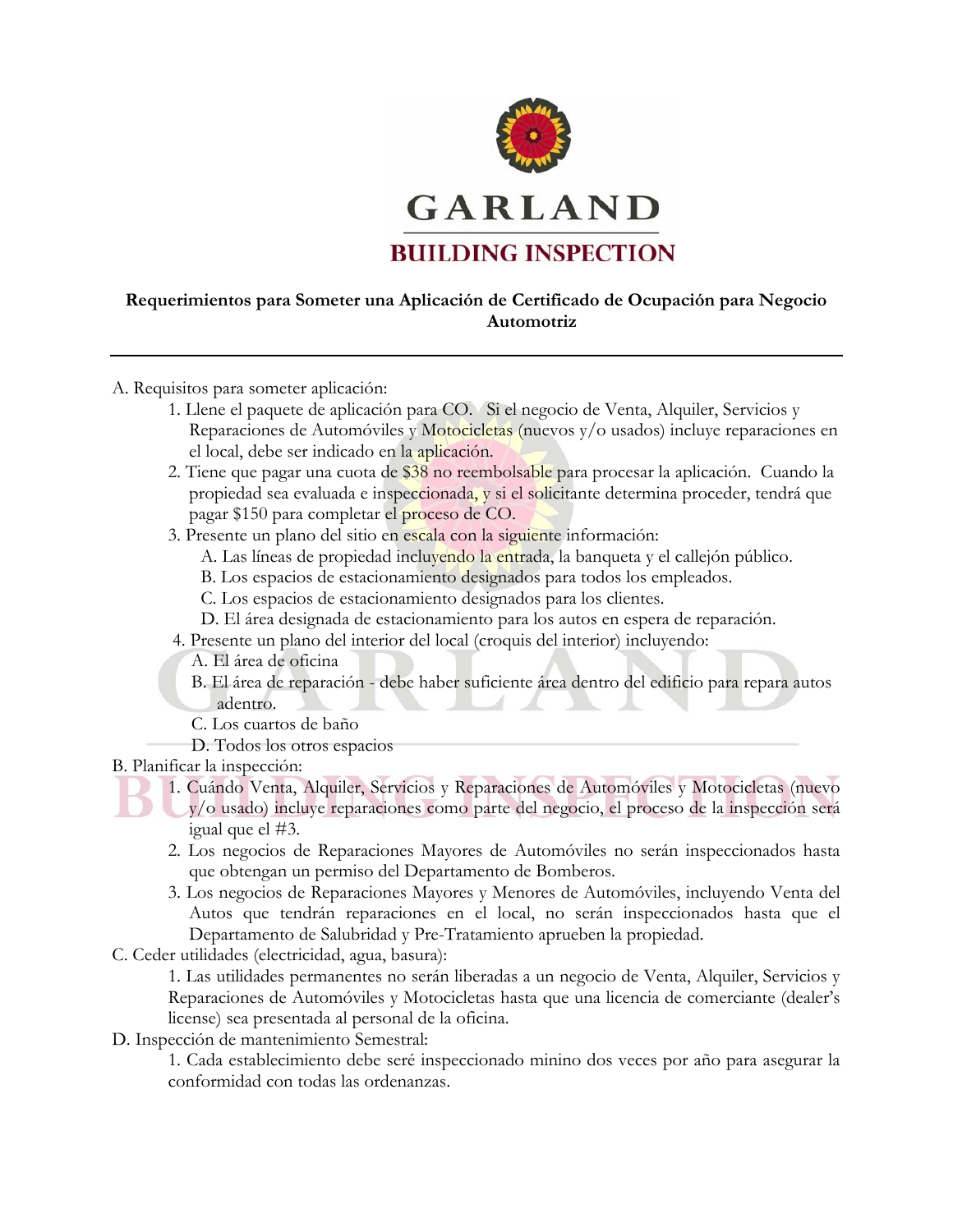### **CERTIFICATE OF OCCUPANCY APPLICATION**

| <b>CITY OF GARLAND</b>                                                                                               |                                                                                                                                                                                                                       |  |  |  |  |  |
|----------------------------------------------------------------------------------------------------------------------|-----------------------------------------------------------------------------------------------------------------------------------------------------------------------------------------------------------------------|--|--|--|--|--|
| P.O. BOX 469002, 800 MAIN STREET<br>GARLAND, TX 75046-9002                                                           | CONDITIONAL CERTIFICATE#                                                                                                                                                                                              |  |  |  |  |  |
| OFFICE: (972) 205-2300 FAX: (972) 205-2839                                                                           |                                                                                                                                                                                                                       |  |  |  |  |  |
| http://www.garlandtx.gov                                                                                             |                                                                                                                                                                                                                       |  |  |  |  |  |
| <b>Contact E-Mail Address:</b><br><b>STREET ADDRESS</b>                                                              | SUITE #                                                                                                                                                                                                               |  |  |  |  |  |
| (BUSINESS ADDRESS)                                                                                                   |                                                                                                                                                                                                                       |  |  |  |  |  |
| <b>NAME OF BUSINESS</b><br>(DBA)                                                                                     |                                                                                                                                                                                                                       |  |  |  |  |  |
| <b>NAME OF BUSINESS OWNER</b><br>(IF APPLICABLE)                                                                     | <b>PHONE</b>                                                                                                                                                                                                          |  |  |  |  |  |
| <b>MAILING ADDRESS</b>                                                                                               |                                                                                                                                                                                                                       |  |  |  |  |  |
| (WHERE YOU WANT THE C/O MAILED)<br>CITY, STATE, ZIP                                                                  |                                                                                                                                                                                                                       |  |  |  |  |  |
| <b>NAME OF CORPORATION</b>                                                                                           |                                                                                                                                                                                                                       |  |  |  |  |  |
| (IF APPLICABLE)                                                                                                      | <b>PHONE</b>                                                                                                                                                                                                          |  |  |  |  |  |
|                                                                                                                      |                                                                                                                                                                                                                       |  |  |  |  |  |
|                                                                                                                      | CHECK THE FOLLOWING: ____ NEW CONSTRUCTION _____ PREVIOUSLY OCCUPIED REMODELING ____ YES _____ NO                                                                                                                     |  |  |  |  |  |
| PLEASE DESCRIBE THE TYPE OF BUSINESS / ACTIVITIES THE BUILDING OR LEASE SPACE WILL BE USED FOR (BE SPECIFIC):        |                                                                                                                                                                                                                       |  |  |  |  |  |
|                                                                                                                      |                                                                                                                                                                                                                       |  |  |  |  |  |
|                                                                                                                      |                                                                                                                                                                                                                       |  |  |  |  |  |
|                                                                                                                      |                                                                                                                                                                                                                       |  |  |  |  |  |
| EXISTING GARLAND COMPANY? YES NO NEW START-UP COMPANY? YES NO<br>RELOCATING? __ YES __ NO IF RELOCATING, WHERE FROM? |                                                                                                                                                                                                                       |  |  |  |  |  |
|                                                                                                                      | NOTICE TO APPLICANT ANY CERTIFICATE OF OCCUPANCY ISSUED ON THE BASIS OF INCORRECT INFORMATION SUPPLIED ON<br>THIS APPLICATION MAY BE REVOKED. SIGNATURE OF OCCUPANT OR OCCUPANT'S AGENT CONSTITUTES APPROVAL FOR CITY |  |  |  |  |  |
| EMPLOYEES TO ENTER THE PROPERTY FOR NECESSARY INSPECTIONS.                                                           |                                                                                                                                                                                                                       |  |  |  |  |  |
| NAME (PRINT)                                                                                                         | <b>OWNER OF BUSINESS INFORMATION</b><br><u> 1989 - Johann Barbara, martxa alemani</u> ar a<br>PHONE __<br><del>NAND AN</del> I                                                                                        |  |  |  |  |  |
|                                                                                                                      |                                                                                                                                                                                                                       |  |  |  |  |  |
|                                                                                                                      |                                                                                                                                                                                                                       |  |  |  |  |  |
| <b>SIGNATURE OF OWNER</b>                                                                                            | the property of the con-<br><b>APPLICATION DATE</b>                                                                                                                                                                   |  |  |  |  |  |
| NAME (PRINT)                                                                                                         | CORPORATION INFORMATION                                                                                                                                                                                               |  |  |  |  |  |
|                                                                                                                      |                                                                                                                                                                                                                       |  |  |  |  |  |
|                                                                                                                      |                                                                                                                                                                                                                       |  |  |  |  |  |
| SIGNATURE OF OWNER<br><b>OFFICE USE ONLY</b>                                                                         | <b>APPLICATION DATE</b>                                                                                                                                                                                               |  |  |  |  |  |
| CHANGE IN OCCUPANCY? TES NO                                                                                          | OVERLAY $\Box$ SH 190 $\Box$ IH30 $\Box$ IH635 $\Box$ DOWNTOWN $\Box$ AUTOMOTIVE                                                                                                                                      |  |  |  |  |  |
|                                                                                                                      |                                                                                                                                                                                                                       |  |  |  |  |  |
|                                                                                                                      | <b>OTHER CITY DEPTS NOTIFIED:</b>                                                                                                                                                                                     |  |  |  |  |  |
|                                                                                                                      | ENVIRONMENTAL HEALTH Notified $\Box$ Yes $\Box$ No E-Mail Attached $\Box$                                                                                                                                             |  |  |  |  |  |
|                                                                                                                      |                                                                                                                                                                                                                       |  |  |  |  |  |
|                                                                                                                      | PRE-TREATMENT Notified □Yes □No E-Mail Attached □                                                                                                                                                                     |  |  |  |  |  |
|                                                                                                                      | CODE COMPLIANCE Notified FOR APTS $\Box$ Yes $\Box$ No E-Mail Attached $\Box$                                                                                                                                         |  |  |  |  |  |
|                                                                                                                      |                                                                                                                                                                                                                       |  |  |  |  |  |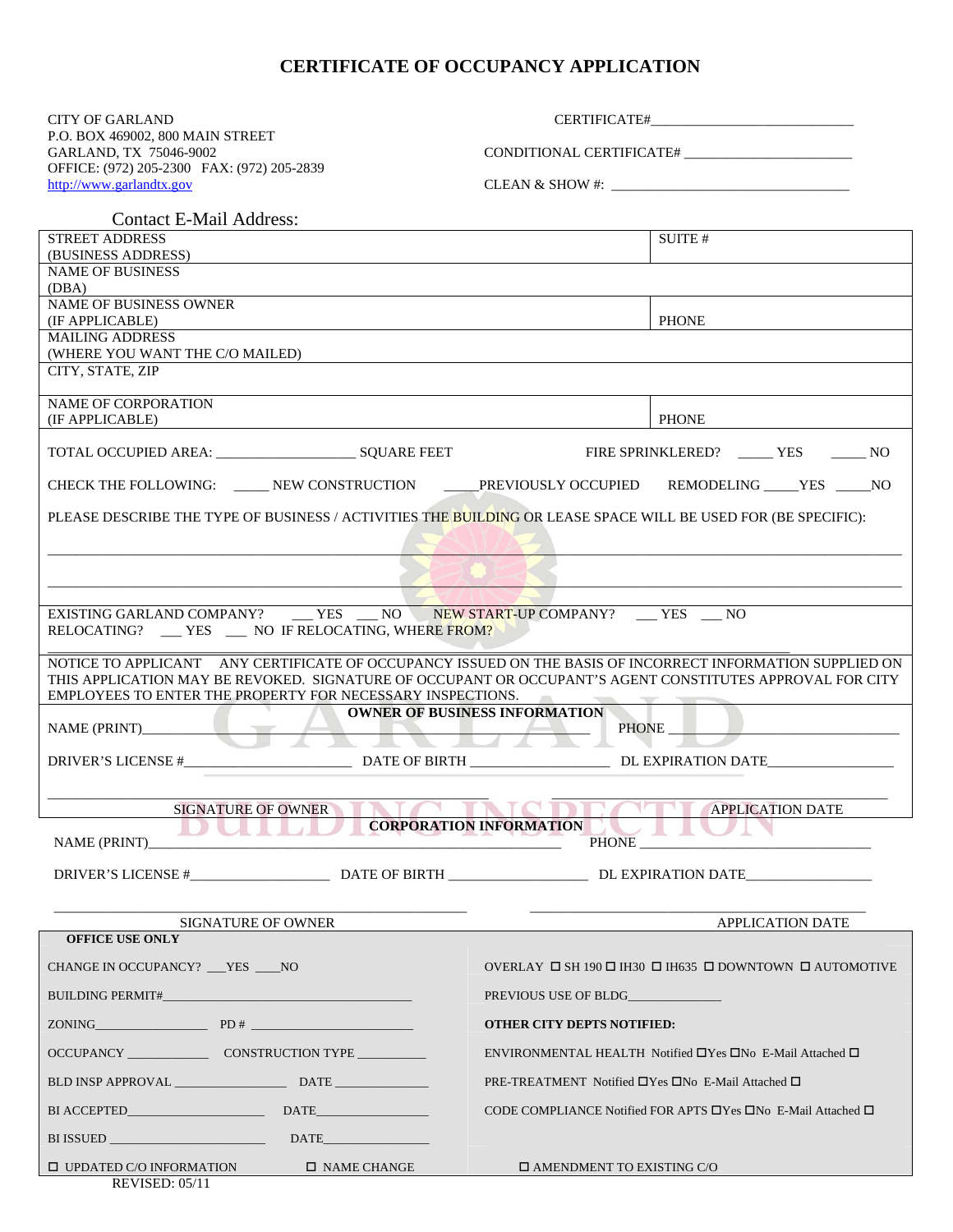### **CERTIFICATE OF OCCUPANCY APPLICATION**

| DOES YOUR OCCUPANCY INVOLVE:   |
|--------------------------------|
| PLEASE CHECK APPROPRIATE USES: |

\_\_\_\_\_\_\_\_\_\_\_\_\_\_\_\_\_\_\_\_\_\_\_\_\_\_\_\_\_\_\_\_\_\_\_\_\_\_\_\_\_\_\_\_\_\_\_\_\_\_\_\_\_\_\_\_\_\_\_\_\_\_\_\_\_\_\_\_\_\_\_\_\_\_\_\_\_\_\_\_\_\_\_

RETAIL USE (PROVIDE LIST OF ITEMS TO BE SOLD)

\_\_\_\_\_\_\_\_\_\_\_\_\_\_\_\_\_\_\_\_\_\_\_\_\_\_\_\_\_\_\_\_\_\_\_\_\_\_\_\_\_\_\_\_\_\_\_\_\_\_\_\_\_\_\_\_\_\_\_\_\_\_\_\_\_\_\_\_\_\_\_\_\_\_\_\_\_\_\_\_\_\_\_ \_\_\_ ALCOHOLIC BEVERAGES ADULT OR CHILD CARE (MORE THAN 5) EXPLOSIVES/AMMUNITION/FIREWORKS WELDING OR OPEN FLAME \_\_\_ WOODWORKING/DUST PRODUCING EQUIPMENT FOOD AND/OR BEVERAGE PROCESSING, STORAGE OR SALES GARAGE VEHICLE SERVICE / VEHICLE REPAIR POISONOUS OR HAZARDOUS CHEMICAL/ACIDS FLAMMABLE LIQUIDS OR GASES (30 GALLONS OR MORE ONLY) COIN OPERATED GAMES, HOW MANY? COMPRESSED GASES (LPG., ETC.) SEMI CONDUCTOR RECLAIMING WASTE MATERIALS \_\_\_ SPRAY PAINTING 12 FT. IN HEIGHT (INSIDE BUILDING) \_\_\_\_\_\_\_\_\_\_\_\_\_\_\_\_\_\_\_\_\_\_\_\_\_\_\_\_\_\_\_\_\_\_\_\_\_\_\_\_\_\_\_\_\_\_\_\_\_\_\_\_\_\_\_\_\_\_\_\_\_\_\_\_\_\_\_\_\_\_\_\_\_\_\_\_\_\_\_\_\_\_\_ NUMBER OF SQ. FT. STORAGE OVER 15 FEET IN HEIGHT

(INSIDE BUILDING) \_\_\_\_\_\_\_\_\_\_\_\_\_\_\_\_\_\_\_\_\_\_\_\_\_\_\_\_\_\_\_\_\_\_\_\_\_\_\_\_\_\_\_\_\_\_\_\_\_\_\_\_\_\_\_\_\_\_\_\_\_\_\_\_\_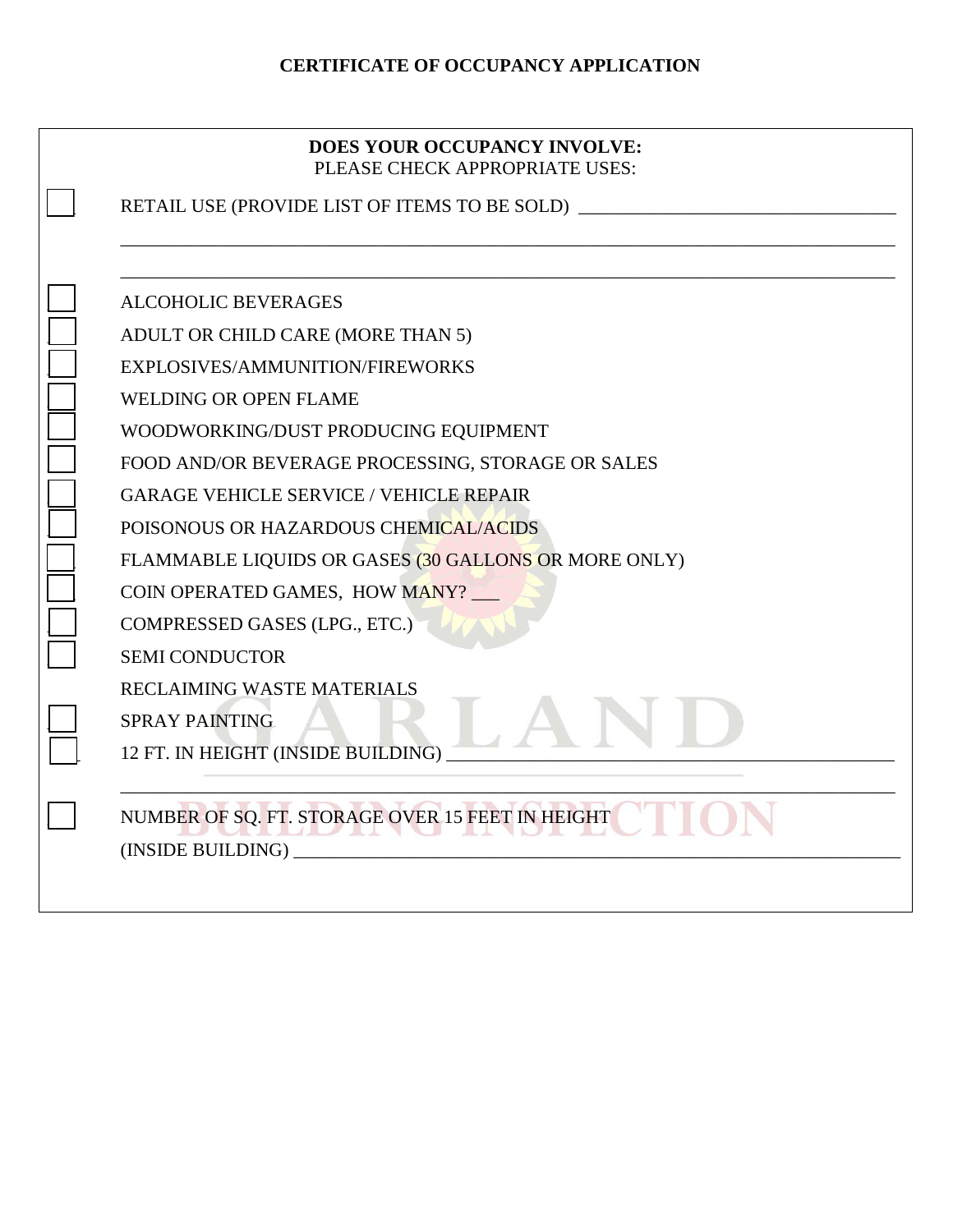### www.garlandtx.org

# **Automotive Uses Certificate of Occupancy Requirements**

Check the definition that best describes your proposed business:

**Automobile and Motorcycle Sales, Leasing, Service and Repair:** A facility for the display, service and retail sale or rental of new or used automobiles or motorcycles. Vehicles that require repair or which cannot be legally operated shall not be stored on site for more than fourteen (14) days.

Will there be auto repair done on site?  $\Box$  Yes  $\Box$  No

**Automobile Repair, Major:** Major repair, rebuilding, replacement or reconditioning of engines or transmissions for motor vehicles; wrecker service with vehicle storage; collision services including body, frame or fender straightening or repair; customizing; overall painting or paint shop; automotive glass and upholstery; those uses listed under "Automobile Repair, Minor" and other similar uses. All repair work shall be performed inside a structure. Vehicles shall not be stored on site for longer than ninety (90) days.

**Hautomobile Repair, Minor:** Minor repair or replacement of parts, tires, tubes, and batteries, diagnostic services; minor motor services such as grease, oil, spark plug, and filter changing; tune-ups; emergency road service; replacement of starters, alternators, hoses, brake parts, mufflers; automobile washing, steam cleaning, and polishing; performing state inspections and making other minor repairs necessary to pass said inspection; servicing of air-conditioning systems, and other similar minor services for motor vehicles except heavy load vehicles, but not including any operation named under "Automobile Repair, Major" or any other similar use. All repair work must be performed inside a structure. Vehicles shall not be stored on site for longer than fourteen (14) days.

### Things that you and your employees should be aware of while operating this business:

- 1. All items must be stored out of public sight until properly removed from the property. For example: tires removed from vehicles may not be placed in the rear of the business in plain sight; they must be contained within an acceptable storage container (approved by Building Inspection) until they are removed by the business' chosen vendor.
- 2. Outdoor storage and display of new goods, products and merchandise is allowed as long as the business adheres to the following rule: the display may be no more than five (5) feet in height; may not extend more than five (5) feet **from** the building; and you must maintain a five (5) foot pedestrian walkway that does not push the pedestrian into vehicular traffic on the property or the city right of way (including the city sidewalk).
- 3. NO WORKING OUTSIDE. As all the definitions above state: "all repair work must be performed inside a structure".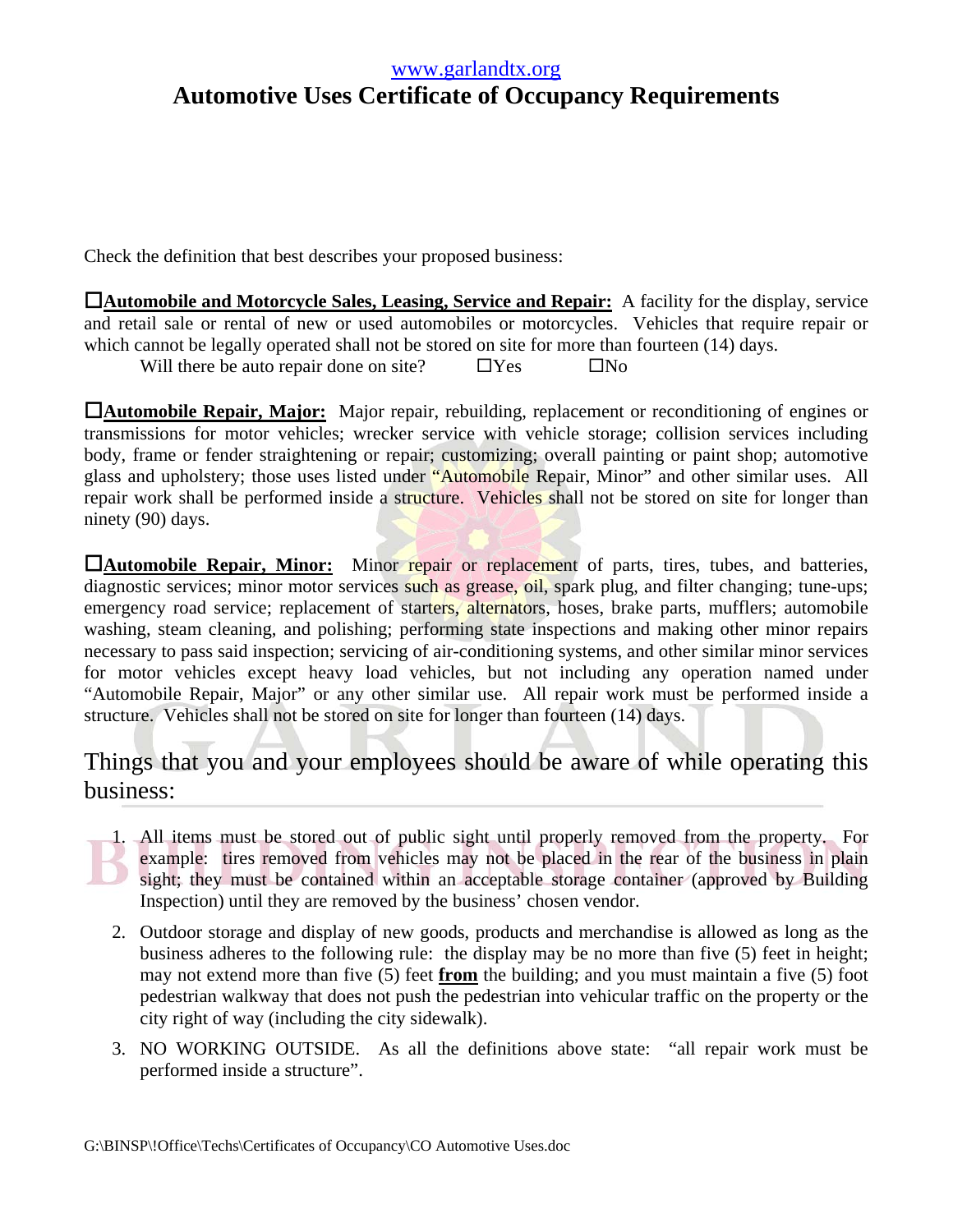- 4. The parking lot must be maintained at all times. Pot holes and ruts must be repaired in a timely manner. The parking spaces must always be striped visibly and clearly marked for customer and employee.
- 5. The building must be maintained. The same paint scheme should extend around the entire building; any warped or deteriorating exterior materials must be IMMEDIATELY repaired; lighting/electrical/plumbing repairs should be maintained in order to provide both a safe work place but also a safe place for the customer.
- 6. **Signage should be issued a permit through the Building Inspection Department prior to installation**. Banners are allowed in most areas of the city; however, there are some areas in which they are NOT allowed. You should check with the Building Inspection Department to determine if your business is allowed banners or not. *A permit is required for all banners*.
- 7. You may not store vehicles in the city right of way. For example: new car businesses have a tendency to "show" their vehicles outside the fencing they have around their property along the street; this is, in fact, city right of way and is not allowed. Additionally, in the approach of the entrances to the business (that portion of concrete that takes your customers from the street onto your property) is city right of way and vehicles may not be stored nor "shown" in these areas.
- 8. As stated in the definitions above *Automobile and Motorcycle Sales* and *Automobile Repair, Minor* MAY NOT STORE VEHICLES ON SITE FOR MORE THAN FOURTEEN (14) DAYS; *Automobile Repair, Major* MAY NOT STORE VEHICLES ON SITE FOR MORE THAN NINETY (90) DAYS.

Violations of any of the above constitutes a violation of the City of Garland Zoning Ordinance and will cause the Building Inspection Department personnel to either issue citations for every day until such a time that each violation is abated or will result in the revocation of my businesses Certificate of Occupancy.

Signature of Owner / Manager / Agent for Business Date

Name of Business

Address of Business

### **BOTH PAGES OF THIS DOCUMENT ARE TO BE DISPLAYED ON SITE NEXT TO THE BUSINESSES CERTIFICATE OF OCCUPANCY.**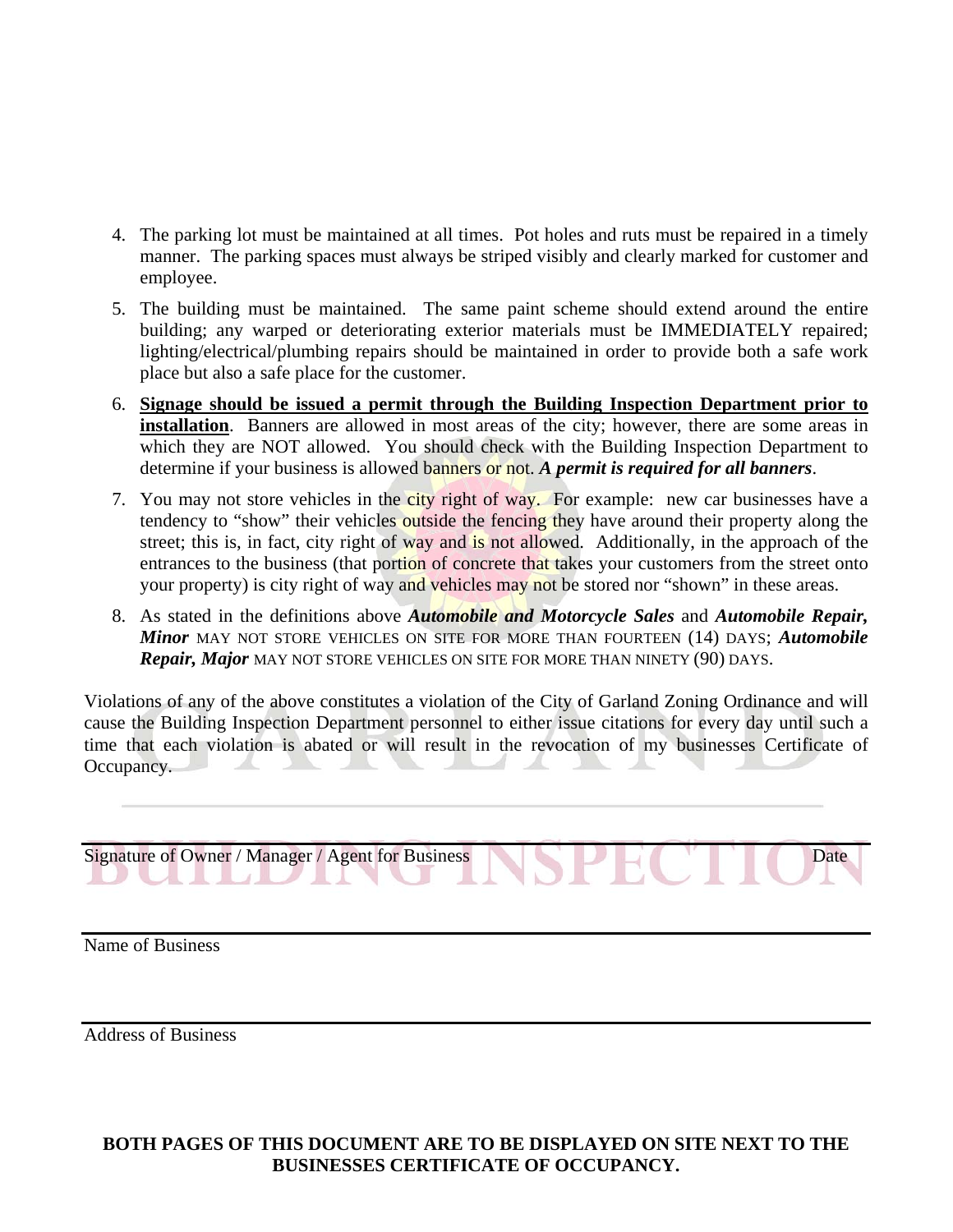City of Garland Fire Prevention P.O. Box 469002 Garland, Texas 75046-9002 972/205-2000

Date:\_\_\_\_\_\_\_\_\_\_\_\_\_\_\_\_\_\_\_\_\_\_\_\_\_

# *Confidential Emergency Contacts for the Fire Department*

| Address:                |                                                                                                                                                                                                                                |
|-------------------------|--------------------------------------------------------------------------------------------------------------------------------------------------------------------------------------------------------------------------------|
|                         |                                                                                                                                                                                                                                |
|                         |                                                                                                                                                                                                                                |
| Manager's Name:         |                                                                                                                                                                                                                                |
|                         |                                                                                                                                                                                                                                |
|                         |                                                                                                                                                                                                                                |
| Cellular Phone: 2008    |                                                                                                                                                                                                                                |
|                         | Owner's Name: No. 2006. The Communication of the Communication of the Communication of the Communication of the Communication of the Communication of the Communication of the Communication of the Communication of the Commu |
| Day Time Phone:         | After Hours Phone:                                                                                                                                                                                                             |
|                         | Cellular Phone: New York Collection of the Collection of the Collection of the Collection of the Collection of the Collection of the Collection of the Collection of the Collection of the Collection of the Collection of the |
| In case of Emergency:   |                                                                                                                                                                                                                                |
| First person to notify: |                                                                                                                                                                                                                                |
|                         |                                                                                                                                                                                                                                |
|                         |                                                                                                                                                                                                                                |
| Phone #:                |                                                                                                                                                                                                                                |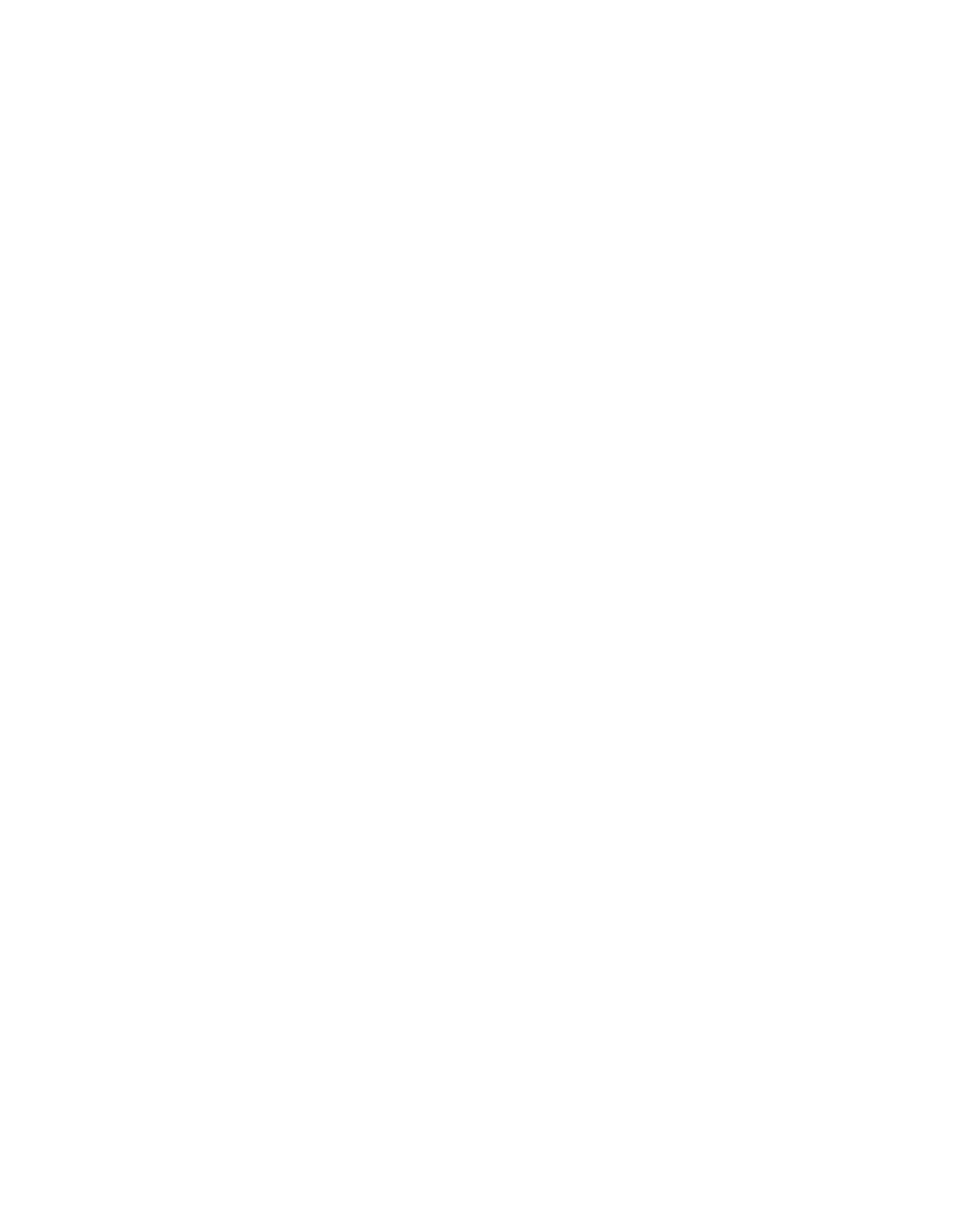## **SEXUALLY ORIENTED BUSINESS ACKNOWLEDGEMENT**

### **The survey acknowledges the lack of presence of a sexually oriented business.**

On November 4, 2003, the City of Garland City Council passed Resolution No. 9030, which provides a moratorium on Sexually Oriented Businesses. Attached to this document is a list of activities considered as constituting a sexually oriented business. A copy of the Resolution No. 9030 is available upon request. In accordance with Resolution No. 9030, every person applying for a Certificate of Occupancy must complete the following acknowledgement.

I acknowledge that at the intended business to be located at the following address, shall not be used for the purpose of conducting a sexually oriented business. I understand that if the business that I represent is found to be in violation of Resolution 9030, any permits (as that term is defined I Resolution No. 9030) issued for my business shall be void and

my business will be closed.



PRINT NAME DATE



\_\_\_\_\_\_\_\_\_\_\_\_\_\_\_\_\_\_\_\_\_\_\_\_\_\_\_\_\_\_\_\_\_\_\_\_\_\_\_\_\_\_\_ \_\_\_\_\_\_\_\_\_\_\_\_\_\_\_\_\_\_\_\_\_\_\_\_\_\_\_\_\_\_

### SIGNATURE

If you have any questions, you may contact your City of Garland Building Inspection Department, 800 Main Street, Garland, Texas or at (972) 205 – 2300.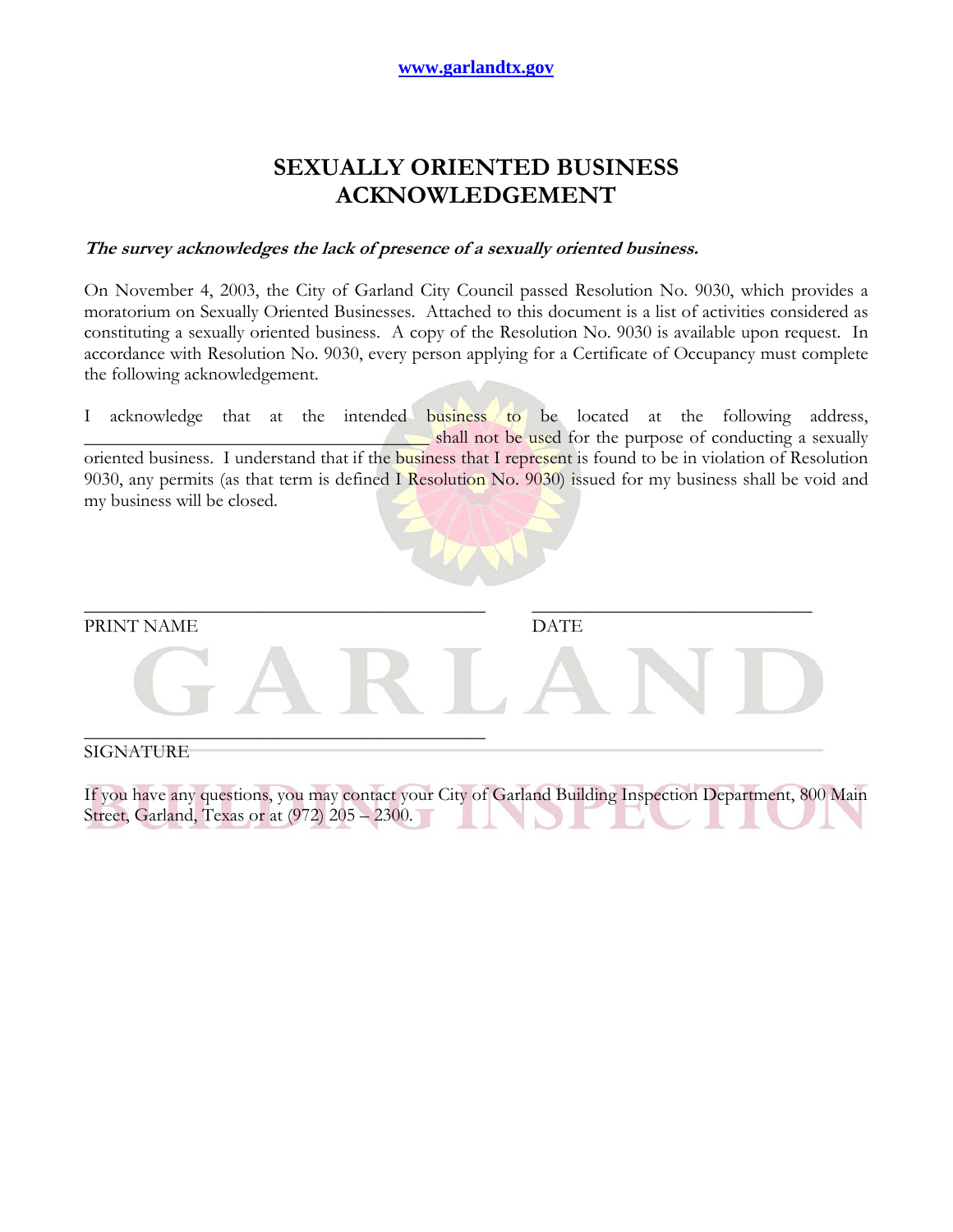**Adult arcade** means any place to which the public is permitted or invited wherein coin, token, or slug operated or electronically, electrically, or mechanically controlled still or motion picture machines, projectors, or other image-producing devices are maintained to show images to five or fewer persons per machine at any one time, and where the images displayed are distinguished or characterized by the depicting or describing of "specified sexual activities" or "specified anatomical areas."

**Adult bookstore** or **adult video store** means a commercial enterprise which, as one of its principal business purposes, offers for sale or rental, for any form of consideration, any one or more of the following:

- 1. books, magazines, periodicals, or other printed matter or photographs, films, motion pictures, video cassettes, or video reproductions, slides, or other visual representations which depict or describe "specified sexual activities" or "specified anatomical areas."
- 2. instruments, devices, or paraphernalia which are designed for use in connection with "specified sexual activities."

**Adult cabaret** means a nightclub, bar, restaurant, or similar commercial enterprise which regularly features:

- 1. persons who appear in a state of nudity;
- 2. live performances which are characterized by the exposure of "specified anatomical areas" or by "specified sexual activities"; or
- 3. films, motion pictures, video cassettes, slides or other photographic reproductions which are characterized by the depiction or description of "specified sexual activities" or "specified anatomical areas."

**Adult motel** means a hotel, motel, or similar commercial enterprise which:

- 1. offers accommodations to the public for any form of consideration, provides patrons with closed-circuit television transmission, films, motion pictures, video cassettes, slides, or other photographic reproductions which are characterized by the depiction or description of "specified sexual activities" or specified anatomical areas," and has a sign visible from the public right-of-way which advertises the availability of this adult type of photographic reproductions;
	- 2. offers a sleeping room for rent for a period of time that is less than ten (10) hours; or
	- 3. allows a tenant or occupant of a sleeping room to subrent the room for a period of time that is less than ten (10) hours.

**Adult movie theater** means a commercial enterprise where, for any form of consideration, films, motion pictures, video cassettes, slides, or similar photographic reproductions are regularly shown which are characterized by the depiction of "specified sexual activities" or "specified anatomical areas."

G:\BINSP\!Office\Techs\Certificates of Occupancy\Sexually Oriented Business Acknowledgement.doc

City of Garland P O Box 469002 800 Main Street Garland, Texas 75040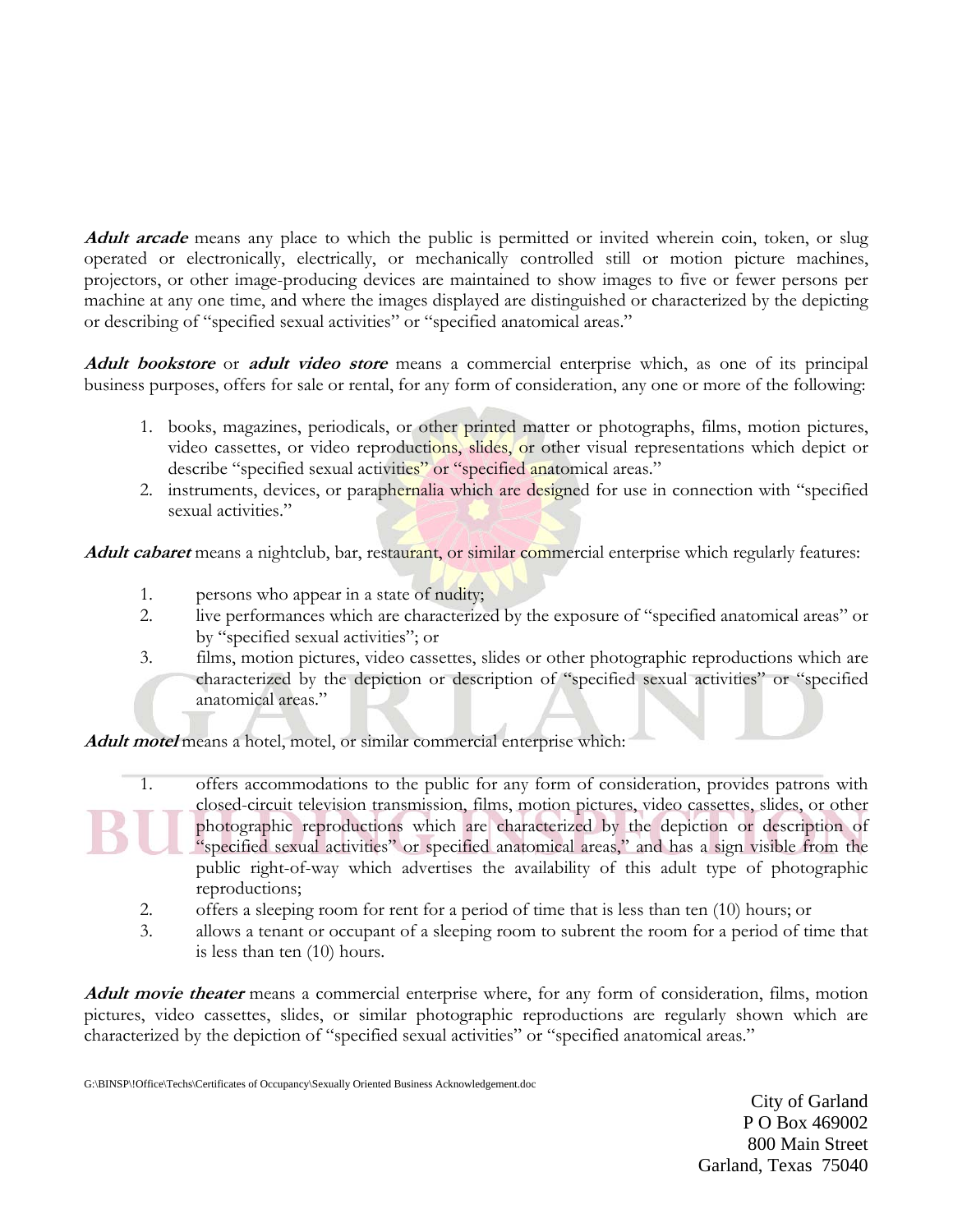**Adult theater** means a theater, concert hall, auditorium, or similar commercial enterprise which regularly features persons who appear in a state of nudity or live performances which are characterized by the exposure of "specified sexual activities" or "specified anatomical areas."

**Engages in pandering** means to operate or cause to be operated a sexually oriented business.

**Escort** means an individual who acts, offers to act, or agrees to act as an escort for another person for any form of consideration and who offers or agrees to appear in a state of nudity, display "specified anatomical areas" or engage in "specified sexual activities" for the other person.

**Escort agency** means a person or commercial enterprise that furnishes, offers to furnish, or advertises to furnish escorts.

**Nudity** or a **state of nudity** means the appearance of a bare human buttock, anus, male genitals, female genitals, or female breast.

**Person** means an individual, proprietorship, partnership, corporation, association, or other legal entity.

**Nude modeling studio** means any place where a person, who appears in a state of nudity, displays "specified anatomical areas" or engages in "specified sexual activities" is provided to be observed, sketched, drawn, painted, painted upon, sculptured, photographed, videotaped, or similarly depicted by other persons, for any form of consideration.

**Operates** or **causes to be operated** means to cause to function or to put or keep in operation. A person may be found to be operating or causing to be operated a sexually oriented business whether or not that person is an owner, part-owner, or licensee of the business.

**Sexually oriented business** means an adult arcade, adult bookstore or adult video store, adult cabaret, adult motel, adult movie theatre, escort agency, nude modeling studio, sexual encounter center, or any similar enterprise, whether or not specifically defined in this article, the primary business of which is the offering of goods or services intended to provide sexual stimulation or sexual gratification to the customer.

**Sexual encounter center** means a business or commercial enterprise that, as one of its primary business purposes, provides employees who appear in a state of nudity or who display "specified anatomical areas" in the presence of or to customers or who engage in "specified sexual activities" with or in the presence of customers.

### **Specified anatomical areas** means:

- 1. less than completely and opaquely covered:
	- a. human genitals, public region, or pubic hair;

G:\BINSP\!Office\Techs\Certificates of Occupancy\Sexually Oriented Business Acknowledgement.doc

City of Garland P O Box 469002 800 Main Street Garland, Texas 75040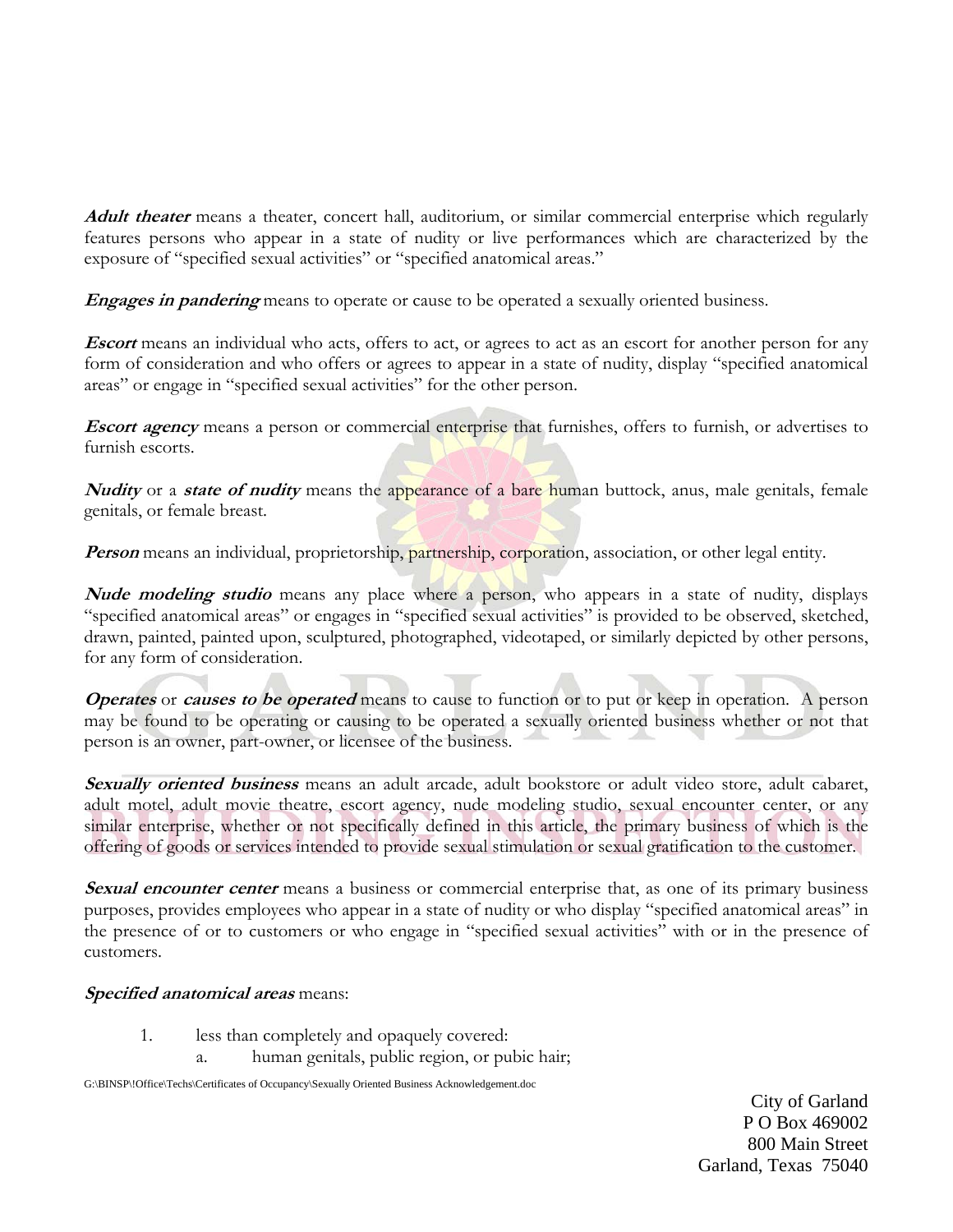- b. buttock;
- c. female breast or breasts below a point immediately above the top of the areola; or
- d. any combination of the foregoing; or
- 2. human male genitals in a discernibly erect state, even if completely and opaquely covered.

### **Specified sexual activities** means:

- 1. human genitals in a discernible state of sexual stimulation or arousal;
- 2. masturbation, sexual intercourse, oral copulation, or sodomy, actual or simulated;
- 3. fondling or other erotic touching of human genitals, public region or pubic hair, buttock, or female breast or breasts;
- 4. any depiction of human excretory functions in connection with any of the foregoing; or
- 5. any combination of the foregoing.



# H. **NG INSPECT**

G:\BINSP\!Office\Techs\Certificates of Occupancy\Sexually Oriented Business Acknowledgement.doc

City of Garland P O Box 469002 800 Main Street Garland, Texas 75040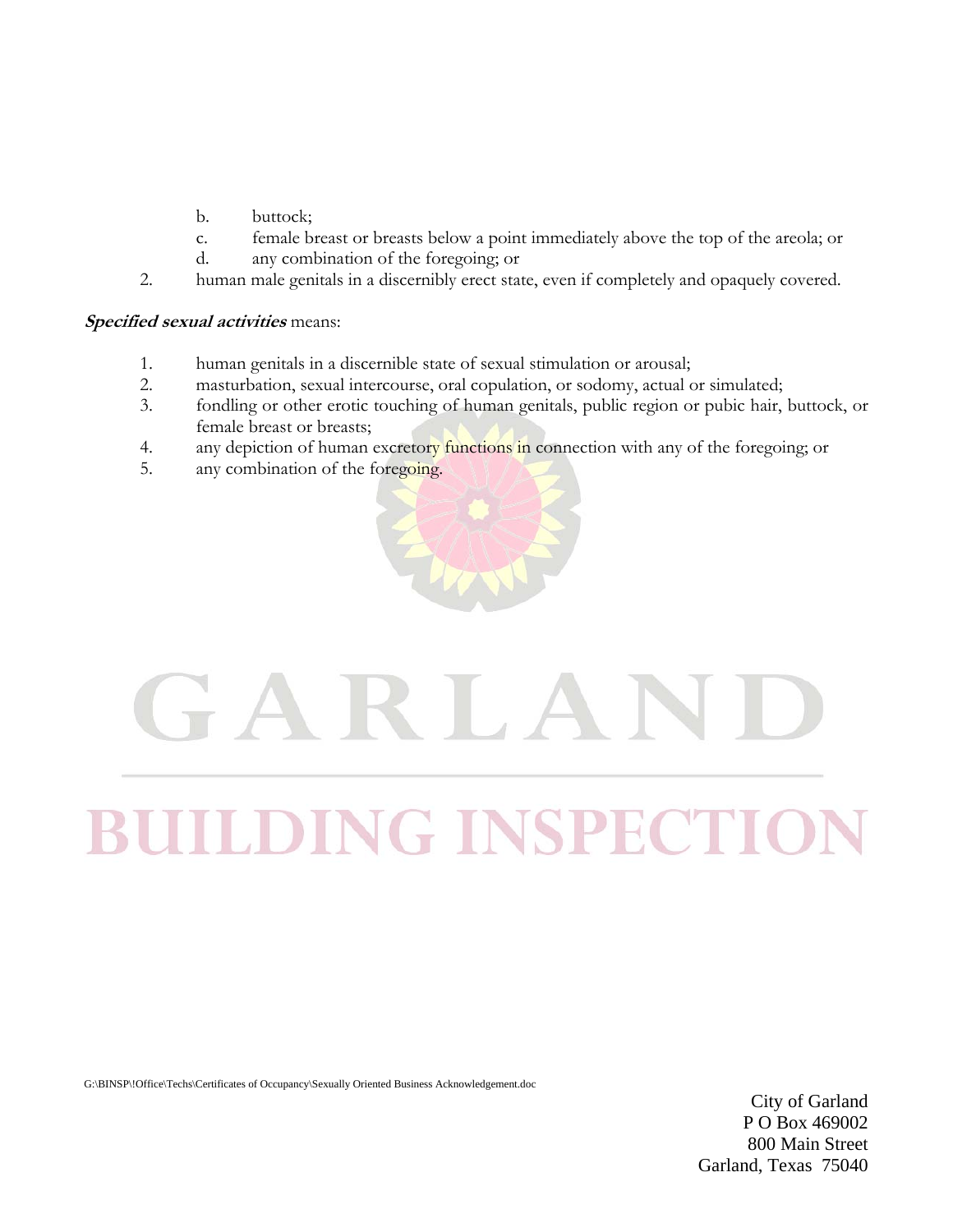

### www.ci.garland.tx.us or www.garlandutilities.org

### **UTILITY RELEASE & COMMERCIAL UTILITY SERVICE APPLICATION USE BLUE OR BLACK INK ONLY AND PLEASE PRINT CLEARLY**

My Utility Company is  $\Box$  GP&L  $\Box$  TXU  $\Box$  N/A (Landlord pays utilities)

| <b>Address of Business:</b>                                                                                        |                                    |                         | Zip:                      |                                                          | <b>Requested Connection Date:</b>           |  |  |  |
|--------------------------------------------------------------------------------------------------------------------|------------------------------------|-------------------------|---------------------------|----------------------------------------------------------|---------------------------------------------|--|--|--|
| New Business? $\square$ Yes $\square$ No                                                                           |                                    |                         |                           | Existing Business in Garland? $\square$ Yes $\square$ No |                                             |  |  |  |
|                                                                                                                    |                                    |                         |                           |                                                          |                                             |  |  |  |
| If an existing business, do you wish to disconnect utilities at your previous location? $\square$ Yes $\square$ No |                                    |                         |                           |                                                          |                                             |  |  |  |
| If yes, effective date to discontinue Garland utilities (does not include TXU or Atmos):                           |                                    |                         |                           |                                                          |                                             |  |  |  |
| Address of previous location within Garland:                                                                       |                                    |                         |                           |                                                          |                                             |  |  |  |
| Account Name (legal name as recorded with Texas Secretary of State, or DBA as recorded with Dallas                 |                                    |                         |                           |                                                          |                                             |  |  |  |
|                                                                                                                    | County, or business owner's name): |                         |                           |                                                          |                                             |  |  |  |
| <b>Billing Address</b> (if different from Business address):                                                       |                                    |                         |                           |                                                          |                                             |  |  |  |
| Type of Business:                                                                                                  |                                    |                         |                           |                                                          |                                             |  |  |  |
| Total Sq. Ft. of Building:                                                                                         |                                    |                         | Air Conditioned Sq. Ft.:  |                                                          |                                             |  |  |  |
| <b>Owner of Business:</b>                                                                                          |                                    |                         |                           |                                                          |                                             |  |  |  |
|                                                                                                                    |                                    |                         |                           |                                                          |                                             |  |  |  |
| Home Address:                                                                                                      |                                    |                         |                           |                                                          |                                             |  |  |  |
| Home Phone:                                                                                                        |                                    | Office:                 |                           |                                                          | Cell:                                       |  |  |  |
| <b>State Tax ID No:</b>                                                                                            |                                    |                         | <b>Federal Tax ID No:</b> |                                                          |                                             |  |  |  |
| Name and Address of Other Businesses You Own:                                                                      |                                    |                         |                           |                                                          |                                             |  |  |  |
| I understand that this release is not a certificate of occupancy and that occupancy of the structure or            |                                    |                         |                           |                                                          |                                             |  |  |  |
| operating a business in the structure before issuance of a certificate of occupancy IS NOT LEGAL. I                |                                    |                         |                           |                                                          |                                             |  |  |  |
| further understand that the utilities may be disconnected if the structure is used or occupied for any             |                                    |                         |                           |                                                          |                                             |  |  |  |
| purpose without a certificate of occupancy.                                                                        |                                    |                         |                           |                                                          |                                             |  |  |  |
| Signature and Title:                                                                                               |                                    | Name (please print)     |                           |                                                          |                                             |  |  |  |
| Driver License No./State<br>Date of Birth:                                                                         |                                    |                         |                           | Social Security No.:                                     |                                             |  |  |  |
|                                                                                                                    |                                    |                         |                           |                                                          |                                             |  |  |  |
| Name and Title of Primary Contact (please print):                                                                  |                                    |                         |                           |                                                          |                                             |  |  |  |
| Work Phone:                                                                                                        | $\overline{Cell}$ :                |                         |                           |                                                          |                                             |  |  |  |
| Home:                                                                                                              | Fax:                               |                         |                           | Email:                                                   |                                             |  |  |  |
| <b>↓For Office Use Only ↓</b>                                                                                      |                                    |                         |                           |                                                          |                                             |  |  |  |
| Release Approved by Building Inspection:<br>Date Approved                                                          |                                    |                         |                           |                                                          |                                             |  |  |  |
| $\Box$ C/O<br>Clean & Show<br>□                                                                                    | Temp/Builder Utilities<br>□        |                         |                           |                                                          | $\Box$ Res. Construction Water              |  |  |  |
| Electric<br>Domestic Water<br>0                                                                                    |                                    | $\Box$ Irrigation Water |                           |                                                          |                                             |  |  |  |
| CSR:                                                                                                               |                                    | Date:                   |                           |                                                          | $\square$ W<br>$\square$ E<br>$\square$ Spk |  |  |  |
| Account No:                                                                                                        |                                    | Location No:            |                           |                                                          | Deposit: \$                                 |  |  |  |
|                                                                                                                    |                                    |                         |                           |                                                          |                                             |  |  |  |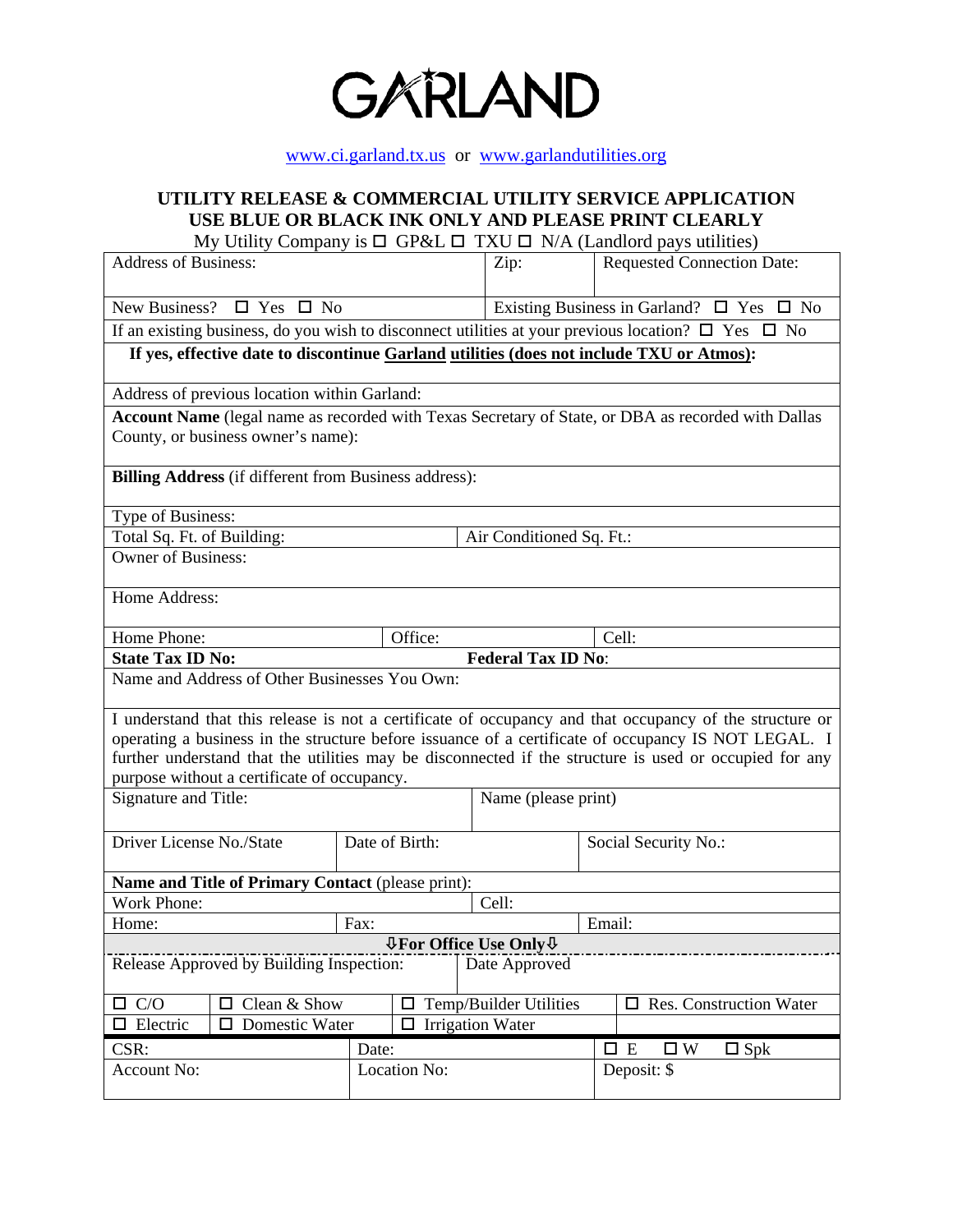

www.ci.garland.tx.us or www.garlandutilities.org

### **CITY OF GARLAND PRIVACY POLICY NOTICE**

### **OUR PRIVACY POLICY**

Protecting your privacy is important to us. In providing utility services to you, we collect certain nonpublic personal information about you. Our policy generally is to keep this information strictly confidential, and to use or disclose it as needed to provide services to you, or as permitted or required by law or by you. Our policy applies equally to our former customers, as well as individuals who simply inquire about the services we offer. We may change this policy in the future upon notification to you in a manner we determine to be appropriate. Should you continue to receive services from us after the notification you will be deemed to have consented to the changes in the policy.

### **INFORMATION WE COLLECT**

The nonpublic personal information we have about you includes information you give us when you apply for or establish an account for service, or when you write or call us, such as your name, address, social security number, and employment and financial information. It also includes information we collect from other City departments as well as outside third parties, including other governmental agencies, credit reporting agencies and credit or service bureaus in connection with the processing of an application for utility service or in updating or verifying your personal account information. The information is used in connection with the provision of service to you, including evaluating your application for service, service delivery, billing and invoicing, collection of fees and charges, marketing and similar purposes.

#### **INFORMATION WE DISCLOSE**

The City considers the nonpublic personal information contained in its utility records to be confidential. However, we may disclose nonpublic personal information to credit reporting agencies as permitted by law; to local, state and federal law enforcement pursuant to a lawful purpose; to affiliated and nonaffiliated third parties acting on our behalf; to the appropriate regulatory agencies as part of their regulatory oversights; to collect an outstanding debt for utility services; or as otherwise permitted or required by law. In addition, as a governmental entity, we are subject to the Texas Public Information Act and may be required upon written request to release some of the types of information maintained in our records. You may contact the Texas Attorney General's Office at 1-800-252-8011 for more information about this law.

### **HOW WE SAFEGUARD YOUR INFORMATION**

We restrict access to nonpublic personal information about you to those persons who need to know it or who are permitted or required by law or you to receive it. We maintain physical, electronic and procedural safeguards to protect the confidentiality of your information.

### **HOW WE DISPOSE OF YOUR INFORMATION**

Your nonpublic personal information may be destroyed after it is no longer necessary for the purpose for which it was collected or to satisfy legal requirements. Any destruction of documentary information will be accomplished by shredding the documents in a document shredder. Electronically stored information may be maintained indefinitely.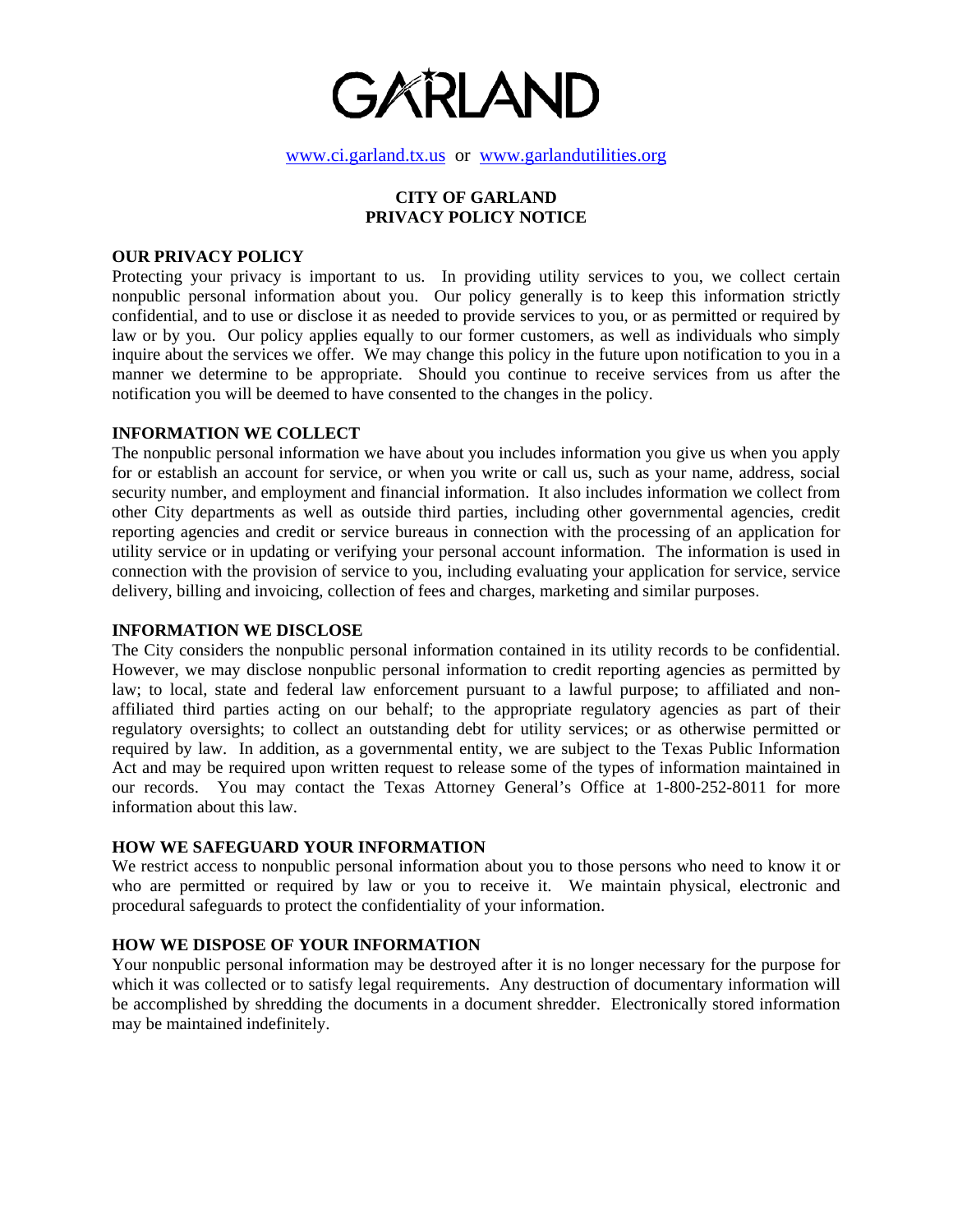# **City of Garland Sign Permit Memorandum**

**Excerpts from the City of Garland Code of Ordinances**

# **All signage requires a permit through this department. There are a few exceptions. Please check with our staff about any sign that you wish to install.**

Do not install any sign(s) without checking with Building Inspection and applying for permit(s). Each sign requires a separate permit.

# **Portable signs are not allowed anywhere in the City of Garland.**

Banners may be allowed in certain areas, with a permit. Check with Building Inspection to see if a banner is allowed in a particular area.

# **Do not place signs in windows that would obscure more than 25% of the window area. No window signage may remain in place more than 60 days in any six-month period.**

Illegal signage means any sign that was erected in violation of the sign regulation applicable at the time of erection of said sign.

**Please Contact the City of Garland Building Inspections Department at 972-205-2300 or visit the City of Garland Website at [www.garlandtx.gov](http://www.ci.garland.tx.us/) for more information.** 

Signature Date